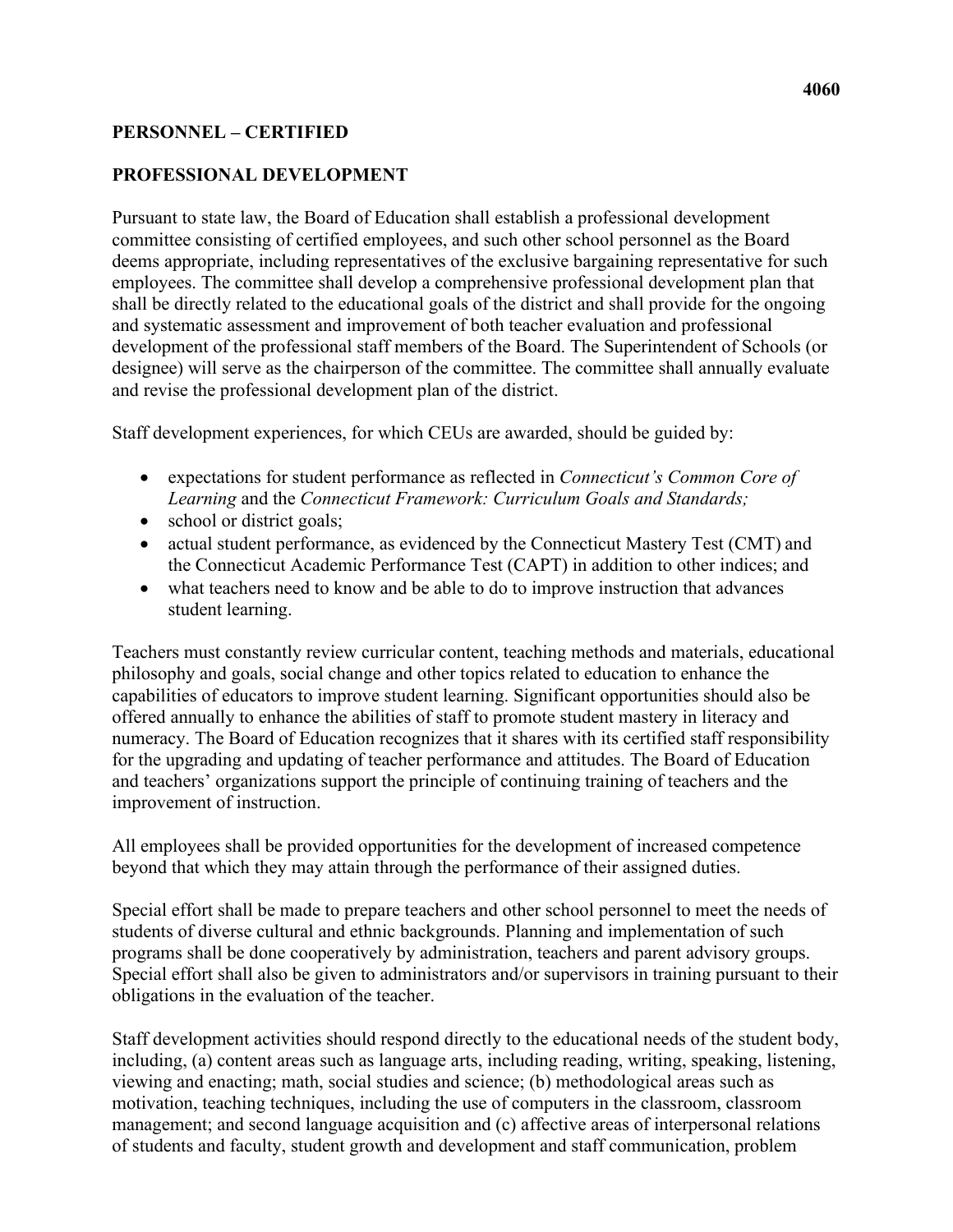solving, and decision making. The in-service program shall fulfill all applicable statutory requirements, especially those delineated in CGS 10-220a.

The Superintendent shall provide the staff with opportunities in areas such as the following:

- 1. Released time and leaves of absence for travel and study.
- experimenting and interacting professionally with colleagues. 2. Visits to other classrooms and other schools for purposes of problem solving,
- 3. Conferences involving other personnel from the district, state, region and nation for purposes of problem solving, experimenting and interacting professionally with colleagues.
- 4. Writing of professional journal articles.
- 5. Opportunities for curriculum development.
- *6.* Training classes and workshops offered within the district which fulfill "*Connecticut's Guidelines for the Issuance of Continuing Education Units Required for Certification."*
- 7. Further training at, or in cooperation with, institutions of higher learning, as provided by law.
- optimum reference use. 8. A full and up-to-date professional library for the certified staff made available for
- 9. Professional educational conferences.

The Superintendent is to report annually to the Board of Education on the professional development program and its effect with recommendations for changes as needed.

 $(cf. 4115 – Evaluation)$ (cf. 4131.5 – Continuing Education Units)

Legal Reference: Connecticut General Statutes

10-27 Exchange of professional personnel and students. 10-220a In-Service training. (Amended by PA 04-227) 10-226f Coordinator of intergroup relations. 10-226g Intergroup relations training for teachers. 10-145b Teaching certificates (as amended by PA 01-173) PA 95-58 An Act Concerning Teacher Evaluations, Tenure and Dismissal.

Policy adopted:

 Bethlehem and Woodbury, Connecticut June 14, 2010 REGIONAL SCHOOL DISTRICT NO. 14